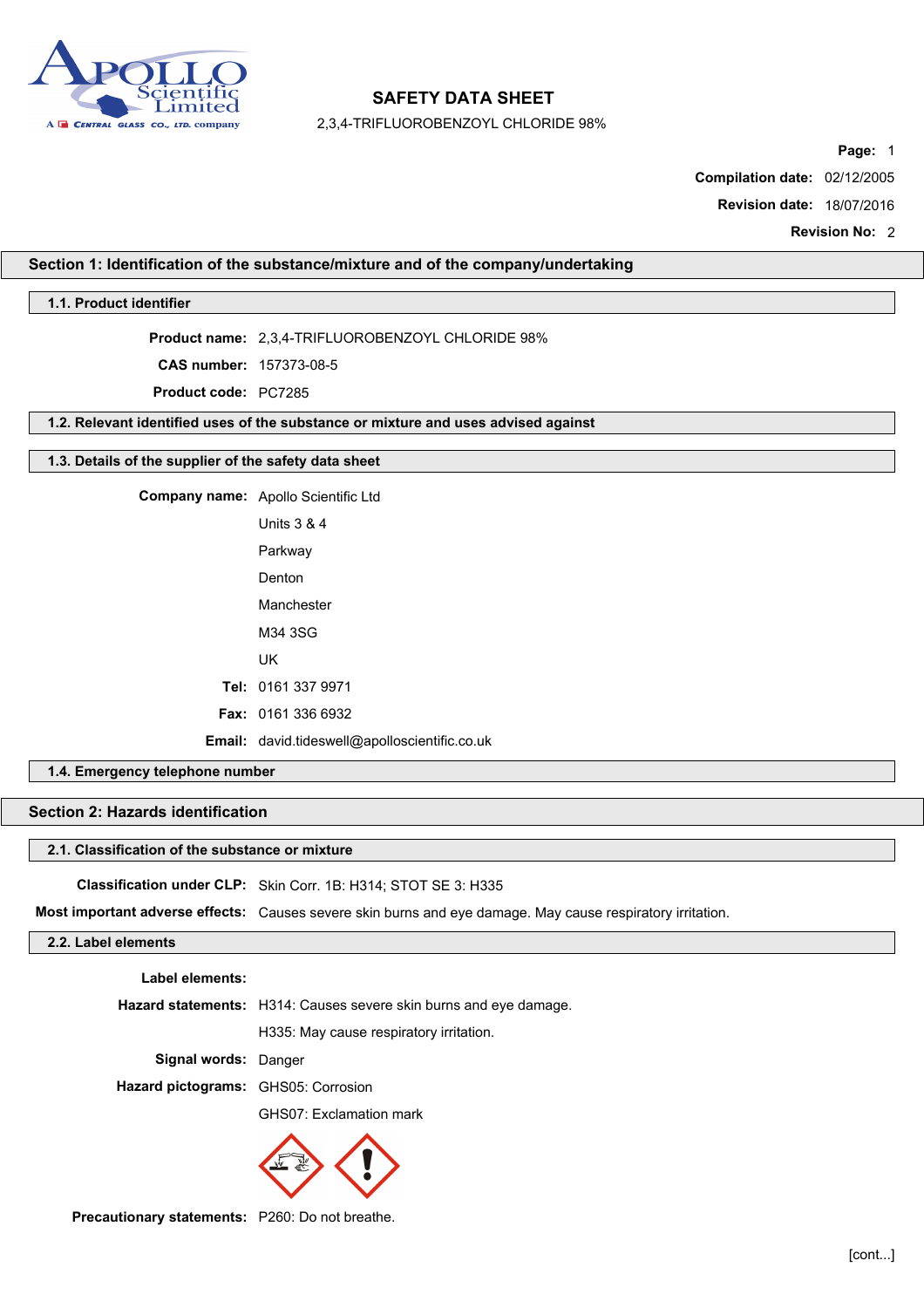### 2,3,4-TRIFLUOROBENZOYL CHLORIDE 98%

Page: 2

P280: Wear.

P303+361+353: IF ON SKIN (or hair): Take off immediately all contaminated clothing. Rinse skin with water/shower.

## 2.3. Other hazards

PBT: This product is not identified as a PBT/vPvB substance.

## Section 3: Composition/information on ingredients

### 3.1. Substances

### Chemical identity: 2,3,4-TRIFLUOROBENZOYL CHLORIDE 98%

CAS number: 157373-08-5

### Section 4: First aid measures

| 4.1. Description of first aid measures                                          |                                                                                                          |  |
|---------------------------------------------------------------------------------|----------------------------------------------------------------------------------------------------------|--|
|                                                                                 | Skin contact: Remove all contaminated clothes and footwear immediately unless stuck to skin.             |  |
|                                                                                 | Drench the affected skin with running water for 10 minutes or longer if substance is still               |  |
|                                                                                 | on skin. Transfer to hospital if there are burns or symptoms of poisoning.                               |  |
|                                                                                 | Eye contact: Bathe the eye with running water for 15 minutes. Transfer to hospital for specialist        |  |
|                                                                                 | examination.                                                                                             |  |
|                                                                                 | Ingestion: Wash out mouth with water. Do not induce vomiting. Give 1 cup of water to drink every 10      |  |
|                                                                                 | minutes. If unconscious, check for breathing and apply artificial respiration if necessary.              |  |
|                                                                                 | If unconscious and breathing is OK, place in the recovery position. Transfer to hospital                 |  |
|                                                                                 | as soon as possible.                                                                                     |  |
|                                                                                 | Inhalation: Remove casualty from exposure ensuring one's own safety whilst doing so. If                  |  |
|                                                                                 | unconscious and breathing is OK, place in the recovery position. If conscious, ensure                    |  |
|                                                                                 | the casualty sits or lies down. If breathing becomes bubbly, have the casualty sit and                   |  |
|                                                                                 | provide oxygen if available. Transfer to hospital as soon as possible.                                   |  |
|                                                                                 | 4.2. Most important symptoms and effects, both acute and delayed                                         |  |
|                                                                                 | Skin contact: Blistering may occur. Progressive ulceration will occur if treatment is not immediate.     |  |
|                                                                                 | Eye contact: Corneal burns may occur. May cause permanent damage.                                        |  |
|                                                                                 | Ingestion: Corrosive burns may appear around the lips. Blood may be vomited. There may be                |  |
|                                                                                 | bleeding from the mouth or nose.                                                                         |  |
|                                                                                 | <b>Inhalation:</b> There may be shortness of breath with a burning sensation in the throat. Exposure may |  |
|                                                                                 | cause coughing or wheezing.                                                                              |  |
| 4.3. Indication of any immediate medical attention and special treatment needed |                                                                                                          |  |

## Section 5: Fire-fighting measures

### 5.1. Extinguishing media

Extinguishing media: Carbon dioxide, dry chemical powder, foam. Suitable extinguishing media for the

surrounding fire should be used. Use water spray to cool containers.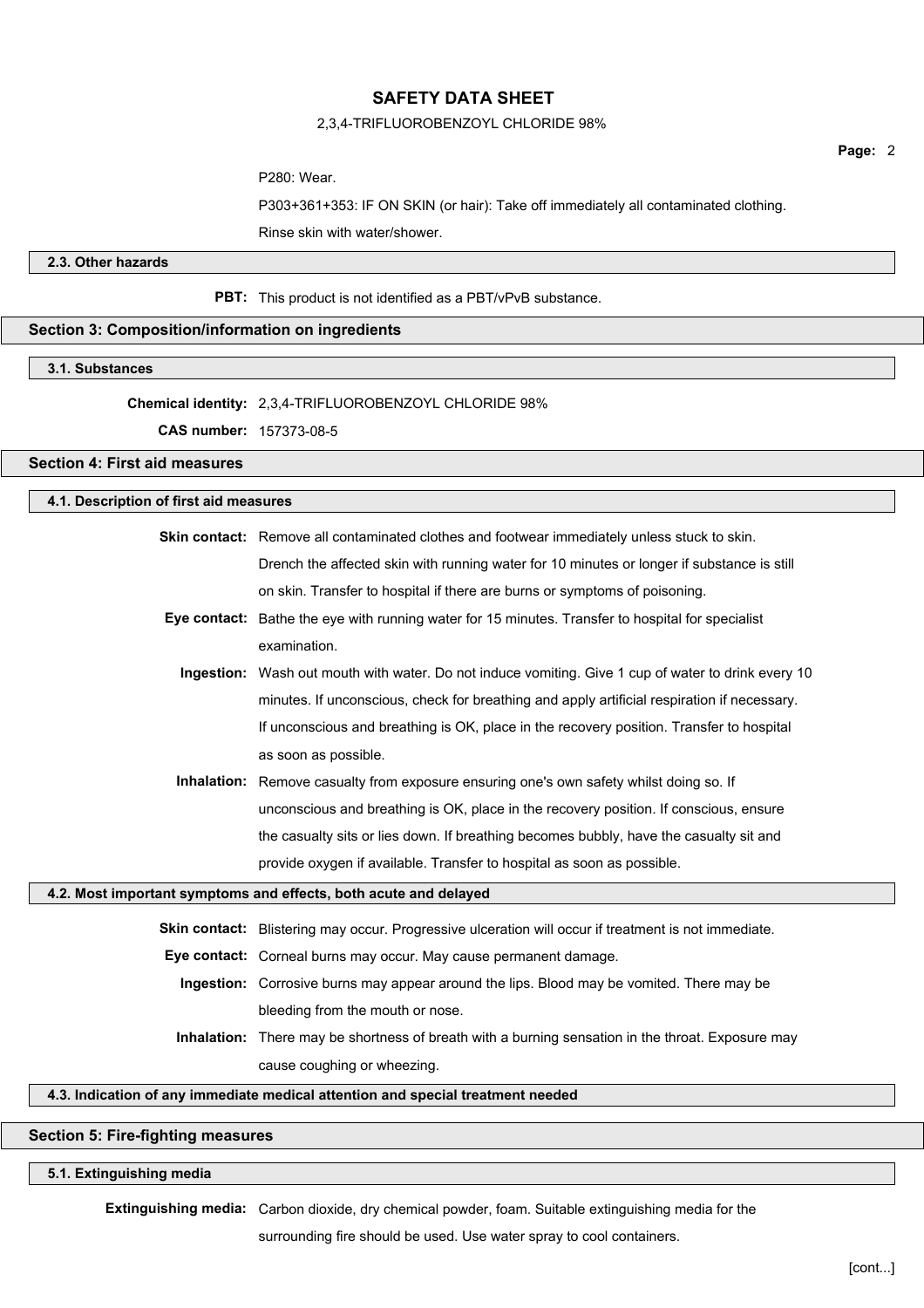#### 2,3,4-TRIFLUOROBENZOYL CHLORIDE 98%

#### 5.2. Special hazards arising from the substance or mixture

Exposure hazards: Corrosive. In combustion emits toxic fumes of carbon dioxide / carbon monoxide.

Hydrogen chloride (HCl). Hydrogen fluoride (HF).

#### 5.3. Advice for fire-fighters

Advice for fire-fighters: Wear self-contained breathing apparatus. Wear protective clothing to prevent contact with skin and eyes.

#### Section 6: Accidental release measures

#### 6.1. Personal precautions, protective equipment and emergency procedures

Personal precautions: Notify the police and fire brigade immediately. If outside keep bystanders upwind and away from danger point. Mark out the contaminated area with signs and prevent access to unauthorised personnel. Do not attempt to take action without suitable protective clothing - see section 8 of SDS. Turn leaking containers leak-side up to prevent the escape of liquid.

#### 6.2. Environmental precautions

Environmental precautions: Do not discharge into drains or rivers. Contain the spillage using bunding.

## 6.3. Methods and material for containment and cleaning up

Clean-up procedures: Clean-up should be dealt with only by qualified personnel familiar with the specific substance. Absorb into dry earth or sand. Transfer to a closable, labelled salvage container for disposal by an appropriate method.

#### 6.4. Reference to other sections

### Section 7: Handling and storage

#### 7.1. Precautions for safe handling

Handling requirements: Avoid direct contact with the substance. Ensure there is sufficient ventilation of the area. Do not handle in a confined space. Avoid the formation or spread of mists in the air. Only use in fume hood.

#### 7.2. Conditions for safe storage, including any incompatibilities

Storage conditions: Store in a cool, well ventilated area. Keep container tightly closed. Moisture sensitive. Store under Argon.

Suitable packaging: Must only be kept in original packaging.

#### 7.3. Specific end use(s)

Specific end use(s): No data available.

## Section 8: Exposure controls/personal protection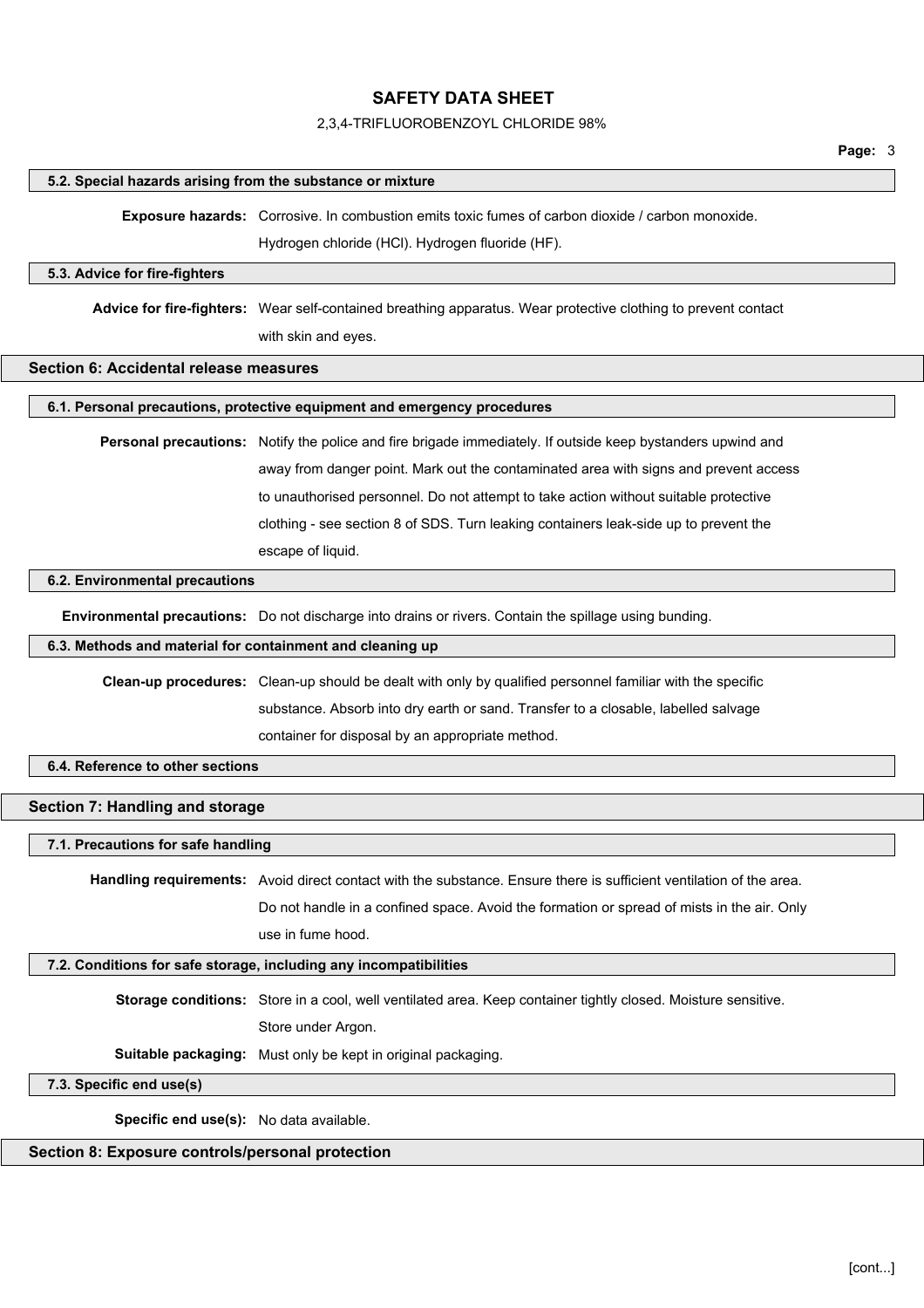### 2,3,4-TRIFLUOROBENZOYL CHLORIDE 98%

#### 8.1. Control parameters

Workplace exposure limits: No data available.

## DNEL/PNEC Values

DNEL / PNEC No data available.

#### 8.2. Exposure controls

Engineering measures: Ensure there is sufficient ventilation of the area. Respiratory protection: Self-contained breathing apparatus must be available in case of emergency. Hand protection: Impermeable gloves. Eye protection: Tightly fitting safety goggles. Ensure eye bath is to hand. Skin protection: Impermeable protective clothing.

Section 9: Physical and chemical properties

### 9.1. Information on basic physical and chemical properties

| <b>State: Liquid</b>                                    |                                      |                                                   |                                  |
|---------------------------------------------------------|--------------------------------------|---------------------------------------------------|----------------------------------|
|                                                         | <b>Colour: Colourless</b>            |                                                   |                                  |
| <b>Evaporation rate:</b> No data available.             |                                      |                                                   |                                  |
|                                                         | <b>Oxidising:</b> No data available. |                                                   |                                  |
| Solubility in water: No data available.                 |                                      |                                                   |                                  |
|                                                         | Viscosity: No data available.        |                                                   |                                  |
| Boiling point/range°C: 143-144                          |                                      | <b>Melting point/range °C:</b> No data available. |                                  |
| <b>Flammability limits %: lower:</b> No data available. |                                      |                                                   | <b>upper:</b> No data available. |
| <b>Flash point C: 93</b>                                |                                      | Part.coeff. n-octanol/water: No data available.   |                                  |
| Autoflammability°C: No data available.                  |                                      | Vapour pressure: No data available.               |                                  |
| Relative density: 1.522 g/cm3                           |                                      |                                                   | <b>pH:</b> No data available.    |
|                                                         | <b>VOC g/l:</b> No data available.   |                                                   |                                  |

9.2. Other information

Other information: No data available.

### Section 10: Stability and reactivity

10.1. Reactivity

Reactivity: Stable under recommended transport or storage conditions.

10.2. Chemical stability

Chemical stability: Stable under normal conditions.

### 10.3. Possibility of hazardous reactions

Hazardous reactions: Hazardous reactions will not occur under normal transport or storage conditions.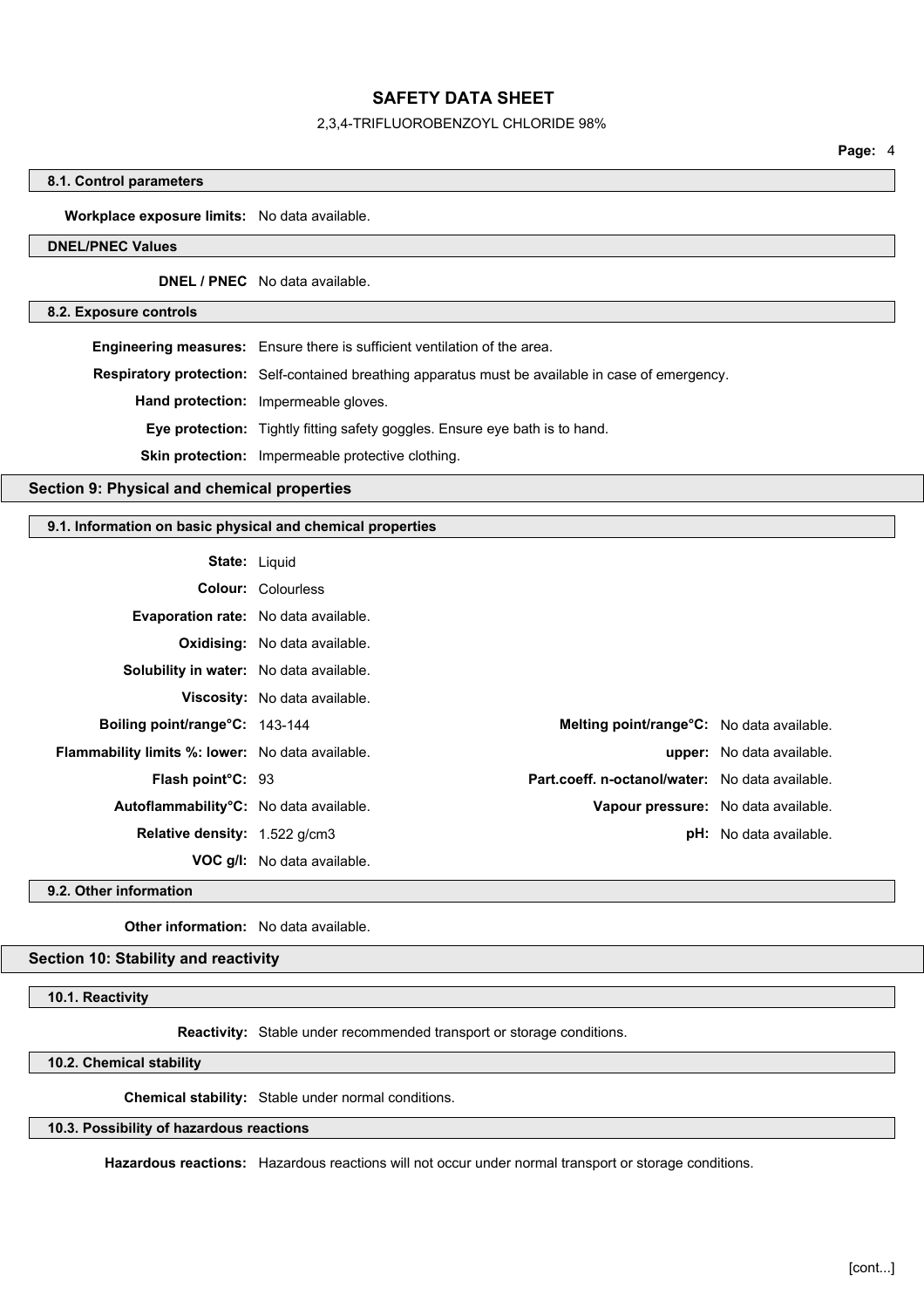### 2,3,4-TRIFLUOROBENZOYL CHLORIDE 98%

### 10.4. Conditions to avoid

Conditions to avoid: Heat. Moisture.

### 10.5. Incompatible materials

Materials to avoid: Strong oxidising agents. Strong acids. Water.

### 10.6. Hazardous decomposition products

Haz. decomp. products: In combustion emits toxic fumes of carbon dioxide / carbon monoxide. Hydrogen

chloride (HCl). Hydrogen fluoride (HF).

#### Section 11: Toxicological information

#### 11.1. Information on toxicological effects

#### Relevant hazards for substance:

| Hazard                        | Route      | Basis                 |
|-------------------------------|------------|-----------------------|
| Skin corrosion/irritation     | <b>DRM</b> | Hazardous: calculated |
| Serious eye damage/irritation | OPT        | Hazardous: calculated |
| STOT-single exposure          | INH        | Hazardous: calculated |

### Symptoms / routes of exposure

Skin contact: Blistering may occur. Progressive ulceration will occur if treatment is not immediate.

Eye contact: Corneal burns may occur. May cause permanent damage.

Ingestion: Corrosive burns may appear around the lips. Blood may be vomited. There may be

bleeding from the mouth or nose.

Inhalation: There may be shortness of breath with a burning sensation in the throat. Exposure may cause coughing or wheezing.

### Section 12: Ecological information

#### 12.1. Toxicity

Ecotoxicity values: No data available.

12.2. Persistence and degradability

Persistence and degradability: No data available.

12.3. Bioaccumulative potential

Bioaccumulative potential: No data available.

12.4. Mobility in soil

Mobility: No data available.

### 12.5. Results of PBT and vPvB assessment

PBT identification: This product is not identified as a PBT/vPvB substance.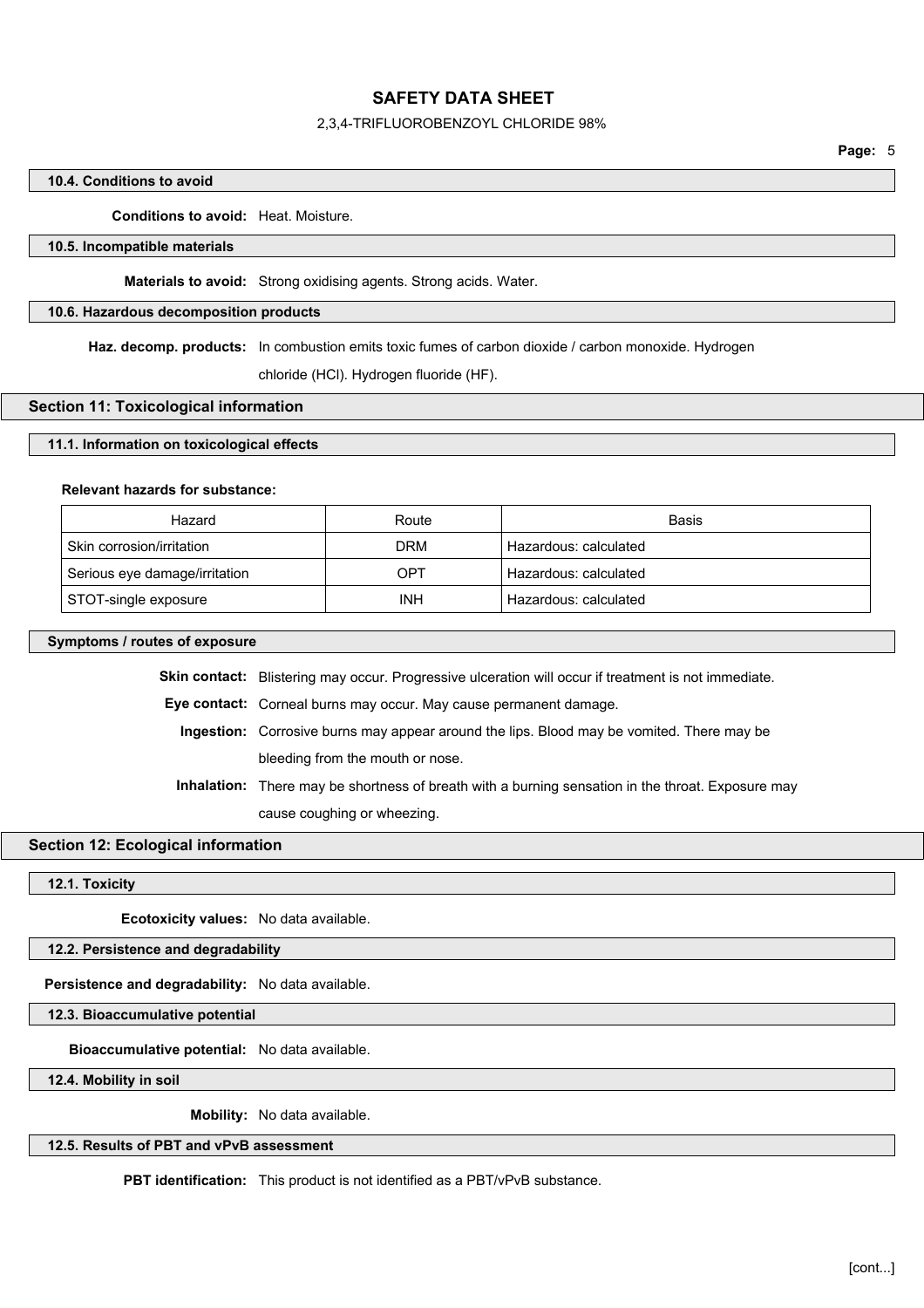### 2,3,4-TRIFLUOROBENZOYL CHLORIDE 98%

Page: 6

#### 12.6. Other adverse effects

### Other adverse effects: No data available.

## Section 13: Disposal considerations

#### 13.1. Waste treatment methods

| <b>Disposal operations:</b> Transfer to a suitable container and arrange for collection by specialised disposal |
|-----------------------------------------------------------------------------------------------------------------|
| company. MATERIAL SHOULD BE DISPOSED OF IN ACCORDANCE WITH LOCAL,                                               |
| STATE AND FEDERAL REGULATIONS                                                                                   |
| Disposal of packaging: Dispose of as special waste in compliance with local and national regulations Observe    |
| all federal, state and local environmental regulations.                                                         |

NB: The user's attention is drawn to the possible existence of regional or national regulations regarding disposal.

Section 14: Transport information

14.1. UN number

UN number: UN3265

14.2. UN proper shipping name

Shipping name: CORROSIVE LIQUID, ACIDIC, ORGANIC, N.O.S.

14.3. Transport hazard class(es)

Transport class: 8

14.4. Packing group

Packing group: II

14.5. Environmental hazards

Environmentally hazardous: No and a series of the Marine pollutant: No Marine pollutant: No

#### 14.6. Special precautions for user

Tunnel code: E

Transport category: 2

## Section 15: Regulatory information

15.1. Safety, health and environmental regulations/legislation specific for the substance or mixture

Specific regulations: Not applicable.

15.2. Chemical Safety Assessment

Chemical safety assessment: A chemical safety assessment has not been carried out for the substance or the mixture

by the supplier.

### Section 16: Other information